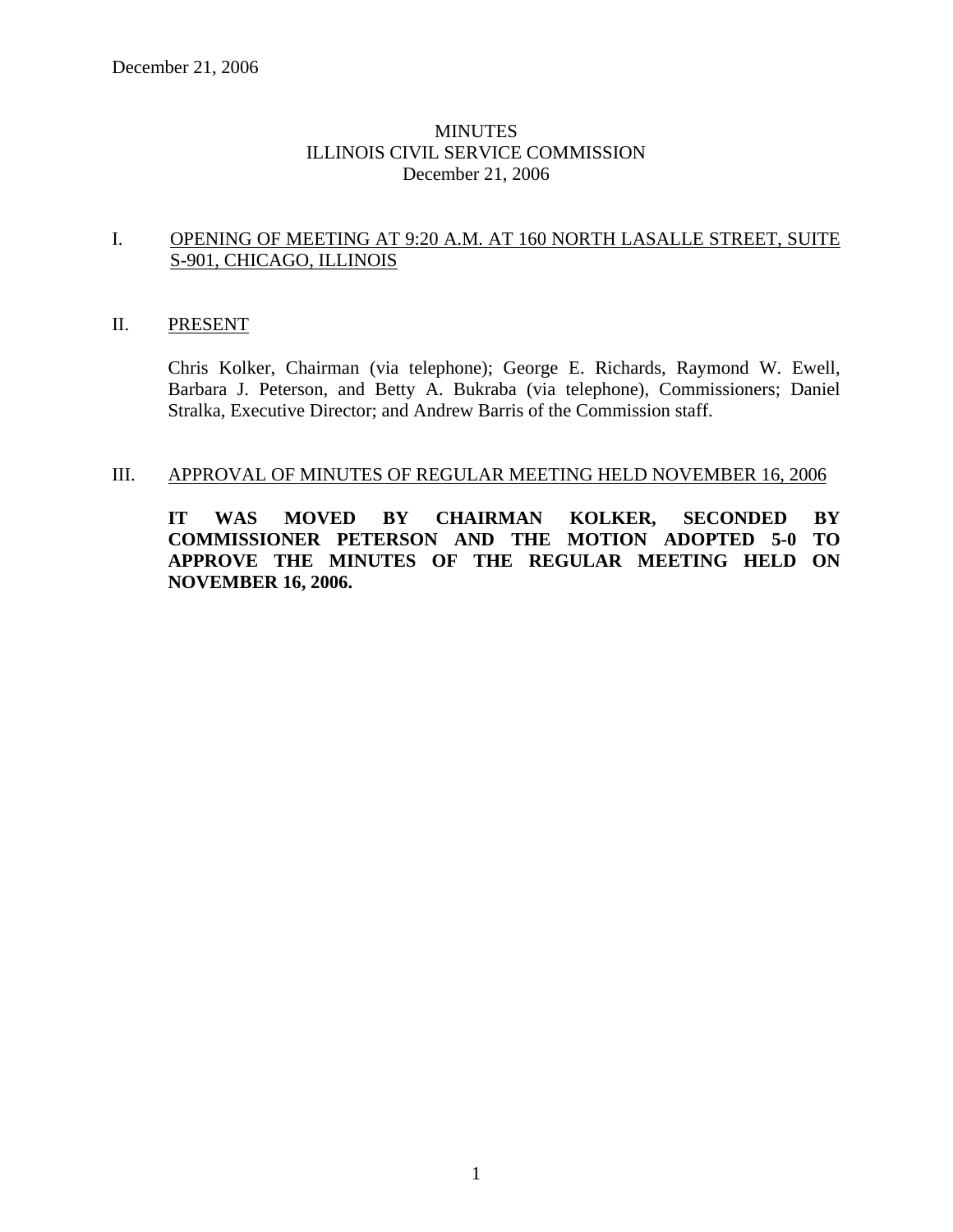#### IV. **EXEMPTIONS UNDER SECTION 4d(3) OF THE PERSONNEL CODE**

# A. Report on Exempt Positions

|                                          | Total     | Number of Exempt |
|------------------------------------------|-----------|------------------|
| <u>Agency</u>                            | Employees | Positions        |
|                                          |           |                  |
|                                          |           |                  |
|                                          |           |                  |
|                                          |           |                  |
|                                          |           |                  |
|                                          |           |                  |
|                                          |           |                  |
|                                          |           |                  |
|                                          |           |                  |
|                                          |           |                  |
|                                          |           |                  |
|                                          |           |                  |
|                                          |           |                  |
|                                          |           |                  |
|                                          |           |                  |
|                                          |           |                  |
| Environmental Protection Agency 1,086 18 |           |                  |
|                                          |           |                  |
|                                          |           |                  |
|                                          |           |                  |
|                                          |           |                  |
|                                          |           |                  |
|                                          |           |                  |
|                                          |           |                  |
|                                          |           |                  |
|                                          |           |                  |
|                                          |           |                  |
|                                          |           |                  |
|                                          |           |                  |
|                                          |           |                  |
|                                          |           |                  |
|                                          |           |                  |
|                                          |           |                  |
|                                          |           |                  |
|                                          |           |                  |
|                                          |           |                  |
|                                          |           |                  |
|                                          |           |                  |
|                                          |           |                  |
|                                          |           |                  |
|                                          |           |                  |
|                                          |           |                  |
|                                          |           |                  |
|                                          |           |                  |
|                                          |           |                  |
|                                          |           |                  |
|                                          |           |                  |
|                                          |           |                  |
|                                          |           |                  |
|                                          |           |                  |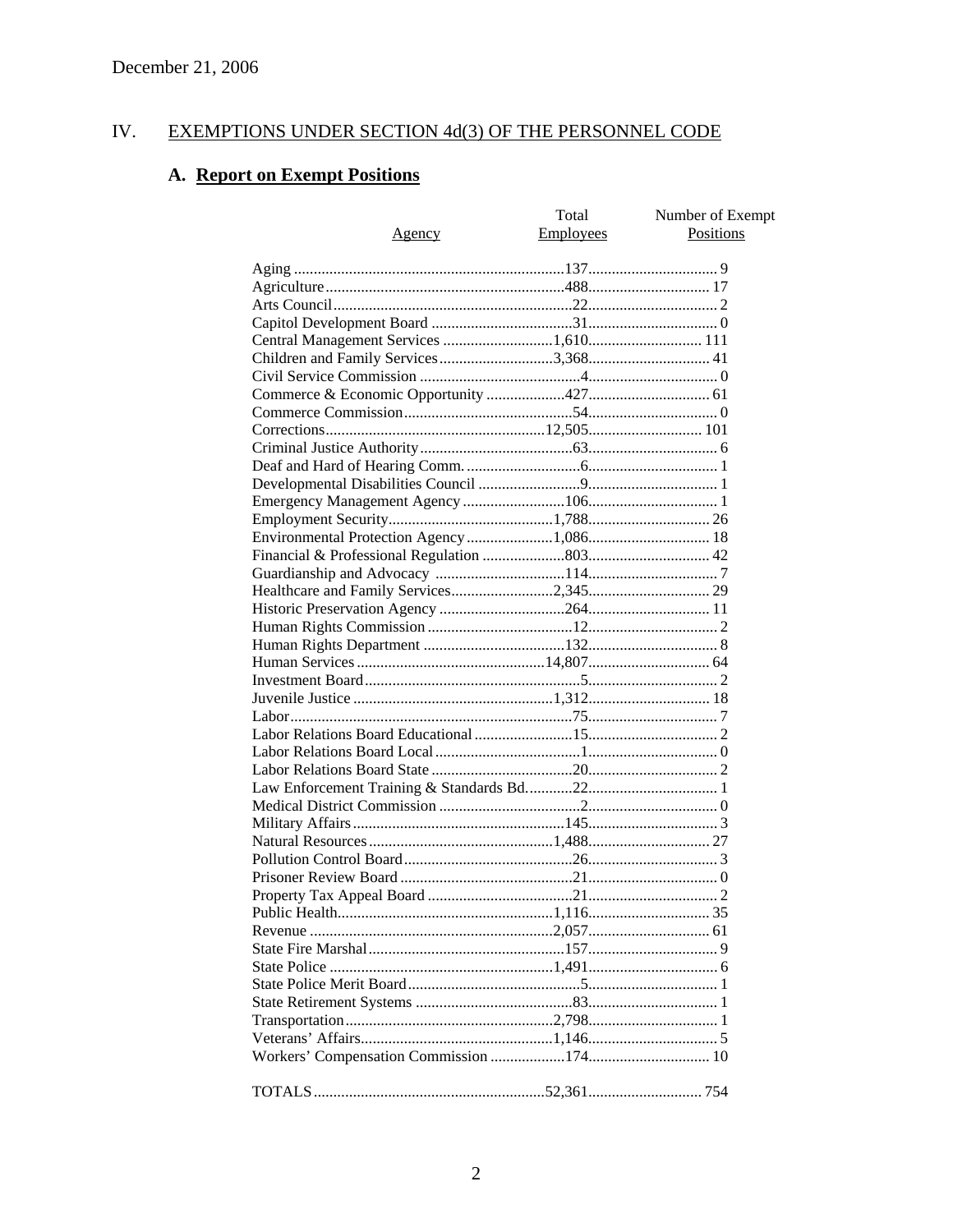## **B. Governing Rule - Jurisdiction B Exemptions**

- a) Before a position shall qualify for exemption from Jurisdiction B under Section 4d(3) of the Personnel Code, the position shall be directly responsible to:
	- 1. The Governor, or
	- 2. A departmental director or assistant director appointed by the Governor, or
	- 3. A board or commission appointed by the Governor, or
	- 4. The head of an agency created by Executive Order, or the director or assistant director of an agency carrying out statutory powers, whose offices are created by the Governor subject to legislative veto under Article V, Section 11, of the Constitution of 1970, which agency head, director, or assistant director may themselves be subject to exemption under Section 4d(3), or
	- 5. In an agency having a statutory assistant director, a deputy director exercising full line authority under the director for all operating entities of the agency, provided the statutory role of assistant director is vacant or is assigned clearly distinct and separate duties from the deputy director and as a colleague to him, or
	- 6. A line position organizationally located between the director and/or assistant director and a subordinate statutorily exempt position(s), provided the position proposed for exemption has line authority over the statutory exempt position(s), or
	- 7. The elected head of an independent agency in the executive, legislative, or judicial branch of government.
- b) If a position meets the above criterion, it must, in addition, be responsible for one or more of the following before it shall be approved as exempt:
	- 1. Directs programs defined by statute and/or departmental, board, or commission policy or possess significant authority when acting in the capacity of a director of programs to bind the agency.
	- 2. Makes decisions in exercising principal responsibility for the determination or execution of policy which fix objectives or state the principles to control action toward operating objectives of one or more divisions, such decisions being subject to review or reversal only by the director, assistant director, board or commission.
	- 3. Participates in the planning and programming of departmental, board, or commission activities, integrating the plans and projections of related divisions, and the scheduling of projected work programs of those agencies.

\* \* \*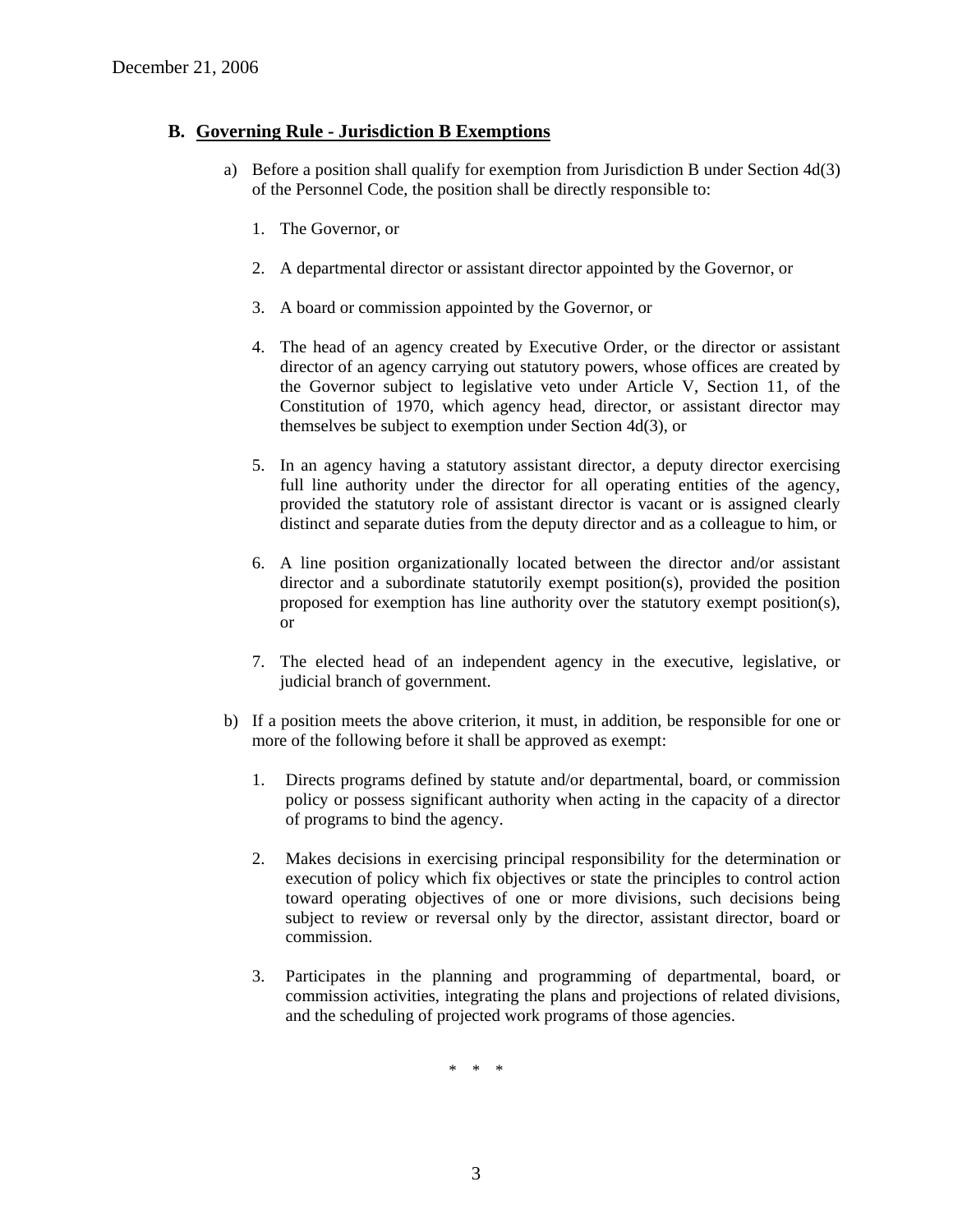# **C. Requests for 4d(3) Exemption**

- With regard to Item C1, Executive Director Daniel Stralka recommended approval of the request for the General Counsel position for the Illinois Department of Commerce and Economic Opportunity. As to Items C2 and C3, Executive Director Daniel Stralka advised the Commission that the submitted job descriptions referenced these positions serving as "Technical Advisors" which would more appropriately fall under the partial exemption provided under Section 4d(5) of the Personnel Code rather than the principal policy exemption under Section 4d(3). The agency subsequently submitted new job descriptions, but Commission staff was unable to review these prior to the meeting. For that reason, Executive Director Daniel Stralka recommended that Items C 2 and C3 be continued.
- With regard to Items D1 through D4, Executive Director Daniel Stralka reported that Commission staff had some concerns with overlapping responsibilities of these requests not only between the two human resources and two fiscal positions, but also with their respective superiors. In addition, Commission staff expressed some concerns that these positions varied from the model presented to the Commission at its July 2006 meeting in conjunction with the initial Shared Services Center exemption requests. As the agency had yet to respond to these concerns, Executive Director Daniel Stralka recommended that Items D1 through D<sub>4</sub> be continued.
- With regard to Item E, Executive Director Daniel Stralka reported that this request was withdrawn by the agency.
- With regard to Item F, Executive Director Daniel Stralka reported that there was an outstanding issue with respect to whether this position's budgetary responsibilities are encompassed within the principal policy responsibilities of fiscal positions within its designated Shared Services Center. As no definitive response had been received to that inquiry, Executive Director Daniel Stralka recommended that Item F be continued.

## **IT WAS MOVED BY CHAIRMAN KOLKER, SECONDED BY COMMISSIONER EWELL AND THE MOTION ADOPTED 5-0 TO GRANT AND CONTINUE THE REQUESTS FOR 4D(3) EXEMPTION FOR THE FOLLOWING POSITIONS:**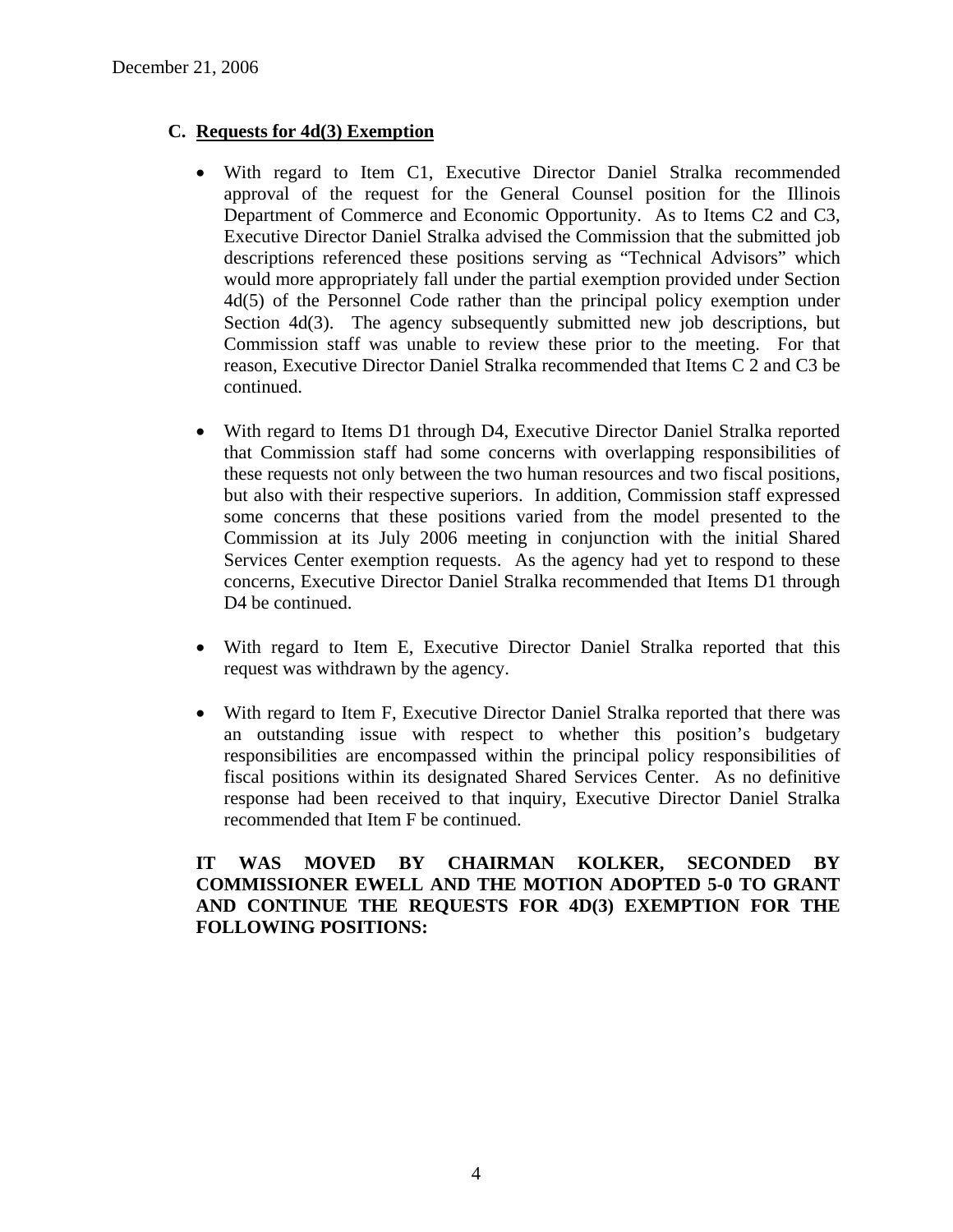# **The following 4d(3) exemption request was granted on December 21, 2006:**

Item C1: Illinois Department of Commerce and Economic Opportunity

| <b>Position Number:</b>  | 40070-42-00-040-00-01               |
|--------------------------|-------------------------------------|
| <b>Position Title:</b>   | Senior Public Service Administrator |
| Bureau/Division:         | Legal Office                        |
| <b>Functional Title:</b> | <b>Chief Legal Counsel</b>          |
| Incumbent:               | David Steicker                      |
| Supervisor:              | <b>Agency Director</b>              |
| Location:                | <b>Cook County</b>                  |

# **The following 4d(3) exemption requests were continued on December 21, 2006:**

Item C2: Illinois Department of Commerce and Economic Opportunity

| <b>Position Number:</b>  | 40070-42-00-040-20-01                            |
|--------------------------|--------------------------------------------------|
| <b>Position Title:</b>   | Senior Public Service Administrator              |
| Bureau/Division:         | Legal Office                                     |
| <b>Functional Title:</b> | Deputy General Counsel/Springfield               |
| Incumbent:               | None                                             |
| Supervisor:              | Chief Legal Counsel (reports to Agency Director) |
| Location:                | <b>Sangamon County</b>                           |
|                          |                                                  |

# Item C3: Illinois Department of Commerce and Economic Opportunity

| 40070-42-00-040-30-01                            |
|--------------------------------------------------|
| Senior Public Service Administrator              |
| Legal Office                                     |
| Deputy General Counsel/Chicago                   |
| None                                             |
| Chief Legal Counsel (reports to Agency Director) |
| <b>Cook County</b>                               |
|                                                  |

## Item D1: Illinois Department of Revenue

| <b>Position Number:</b>  | 40070-25-12-210-00-01                                 |
|--------------------------|-------------------------------------------------------|
| <b>Position Title:</b>   | Senior Public Service Administrator                   |
| Bureau/Division:         | Administrative and Regulatory Shared Services Center  |
| <b>Functional Title:</b> | Human Resources Strategic Manager                     |
| Incumbent:               | None                                                  |
| Supervisor:              | Human Resources Director (reports to Shared Services) |
|                          | Center Director, who in turn reports to the Governor) |
| Location:                | <b>Sangamon County</b>                                |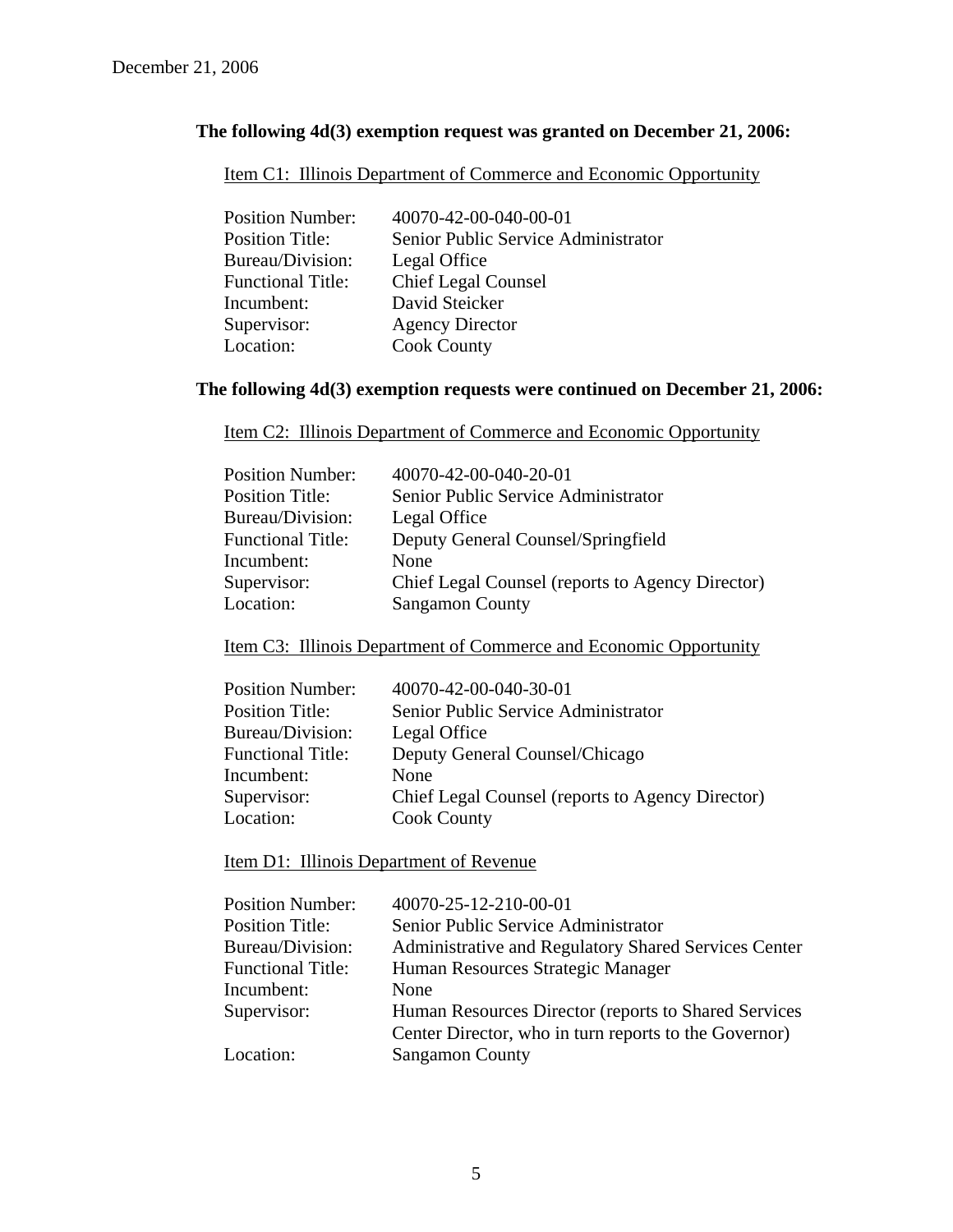# Item D2: Illinois Department of Revenue

| <b>Position Number:</b>  | 40070-25-12-220-00-01                                 |
|--------------------------|-------------------------------------------------------|
| <b>Position Title:</b>   | Senior Public Service Administrator                   |
| Bureau/Division:         | Administrative and Regulatory Shared Services Center  |
| <b>Functional Title:</b> | Human Resources Functional Manager                    |
| Incumbent:               | None                                                  |
| Supervisor:              | Human Resources Director (reports to Shared Services  |
|                          | Center Director, who in turn reports to the Governor) |
| Location:                | <b>Sangamon County</b>                                |
|                          |                                                       |

# Item D3: Illinois Department of Revenue

| <b>Position Number:</b>  | 40070-25-12-310-00-01                                    |
|--------------------------|----------------------------------------------------------|
| <b>Position Title:</b>   | Senior Public Service Administrator                      |
| Bureau/Division:         | Administrative and Regulatory Shared Services Center     |
| <b>Functional Title:</b> | <b>Fiscal Strategic Manager</b>                          |
| Incumbent:               | None                                                     |
| Supervisor:              | Chief Fiscal Officer (reports to Shared Services Center) |
|                          | Director, who in turn reports to the Governor)           |
| Location:                | <b>Sangamon County</b>                                   |
|                          |                                                          |

# Item D4: Illinois Department of Revenue

| <b>Position Number:</b>  | 40070-25-12-320-00-01                                    |
|--------------------------|----------------------------------------------------------|
| <b>Position Title:</b>   | Senior Public Service Administrator                      |
| Bureau/Division:         | Administrative and Regulatory Shared Services Center     |
| <b>Functional Title:</b> | <b>Fiscal Functional Manager</b>                         |
| Incumbent:               | None                                                     |
| Supervisor:              | Chief Fiscal Officer (reports to Shared Services Center) |
|                          | Director, who in turn reports to the Governor)           |
| Location:                | <b>Sangamon County</b>                                   |

# Item F: Illinois Department of Revenue

| <b>Position Number:</b>  | 40070-25-73-000-00-01                                  |
|--------------------------|--------------------------------------------------------|
| <b>Position Title:</b>   | Senior Public Service Administrator                    |
| Bureau/Division:         | Fiscal Division, Liquor Control Commission             |
| <b>Functional Title:</b> | Manager, Fiscal Division for Liquor Control Commission |
| Incumbent:               | Mark T. Lewis                                          |
| Supervisor:              | Executive Director, Liquor Control Commission          |
|                          | (reports to Director)                                  |
| Location:                | <b>Cook County</b>                                     |
|                          |                                                        |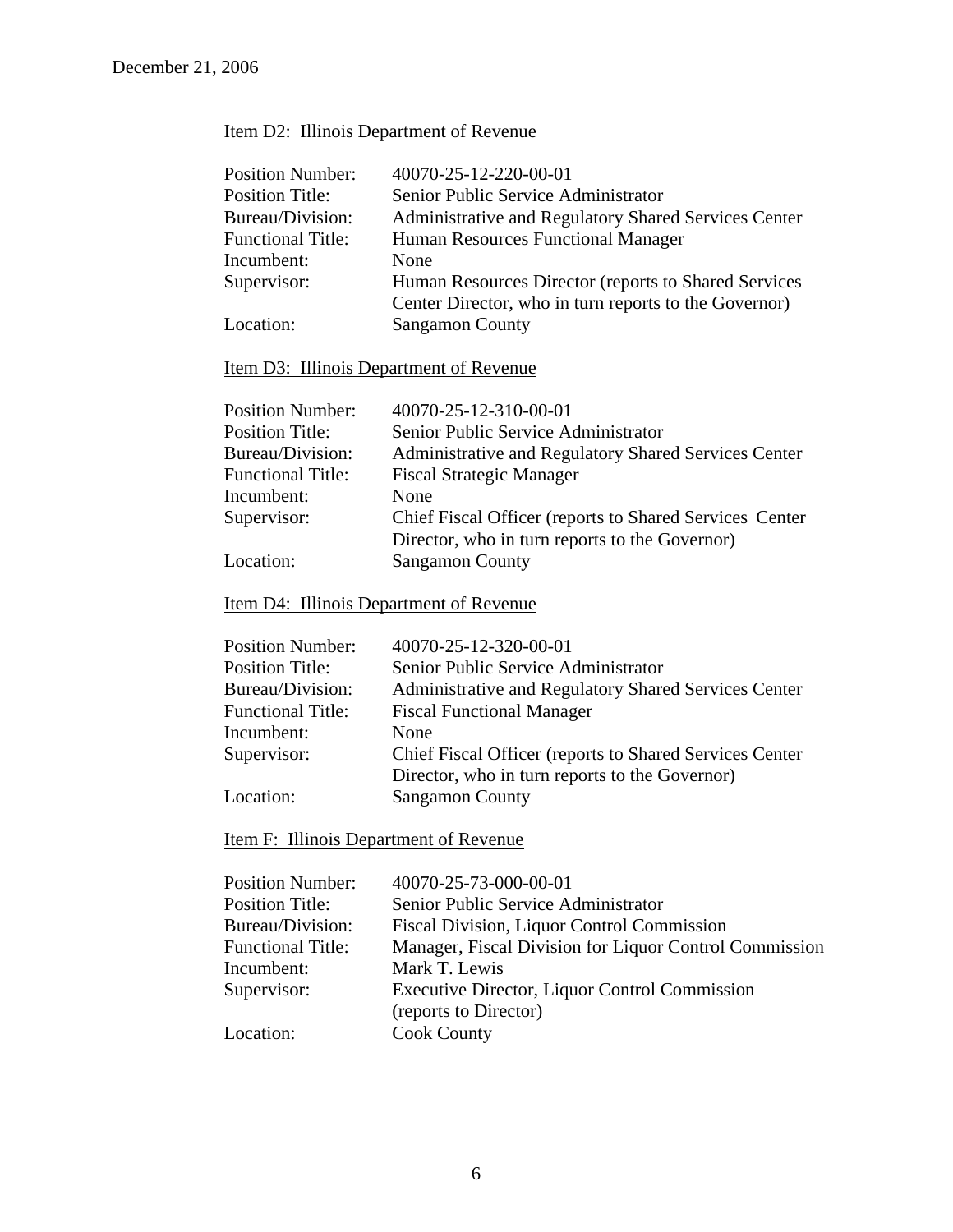# V. CLASS SPECIFICATIONS

## **The Director of Central Management Services submitted the following class title for creation:**

## A. Position Title:

Conservation Police Sergeant

Staff Analysis**:** Assistant Executive Director Andrew Barris advised the Commission that the Illinois State Labor Relations Board ruled that those positions which serve as sworn peace officers – informally titled Conservation Police Sergeant - were subject to collective bargaining. In 1994 the original version of the Conservation Police Sergeant was subsumed by the Public Service Administrator Class. These positions were classified as Public Service Administrator (Option 7). As a result of the Board's ruling, a modified version of the Conservation Police Sergeant class was reinstated to reflect the position's inclusion in the collective bargaining unit.

**IT WAS MOVED BY CHAIRMAN KOLKER, SECONDED BY COMMISSIONER PETERSON AND THE MOTION ADOPTED 5-0 TO APPROVE THE CREATION OF THE FOLLOWING CLASS TITLE TO BE EFFECTIVE ON JANUARY 1, 2007.** 

#### **Conservation Police Sergeant**

**IT WAS MOVED BY CHAIRMAN KOLKER, SECONDED BY COMMISSIONER PETERSON AND THE MOTION ADOPTED 5-0 TO DISAPPROVE ANY CLASS SPECIFICATIONS RECEIVED BY THE COMMISSION NOT CONTAINED IN THIS REPORT TO ALLOW ADEQUATE STUDY.** 

#### VI. MOTION TO GO INTO EXECUTIVE SESSION

**IT WAS MOVED BY CHAIRMAN KOLKER, SECONDED BY COMMISSIONER EWELL AND BY ROLL CALL VOTE THE MOTION ADOPTED 5-0 TO HOLD AN EXECUTIVE SESSION PURSUANT TO SUBSECTIONS 2(c)(1), 2(c)(4) AND 2(c)(11) OF THE OPEN MEETINGS ACT.** 

| <b>KOLKER</b>   | YES | <b>RICHARDS</b> | YES |
|-----------------|-----|-----------------|-----|
| <b>PETERSON</b> | YES | <b>EWELL</b>    | YES |
| <b>BUKRABA</b>  | YES |                 |     |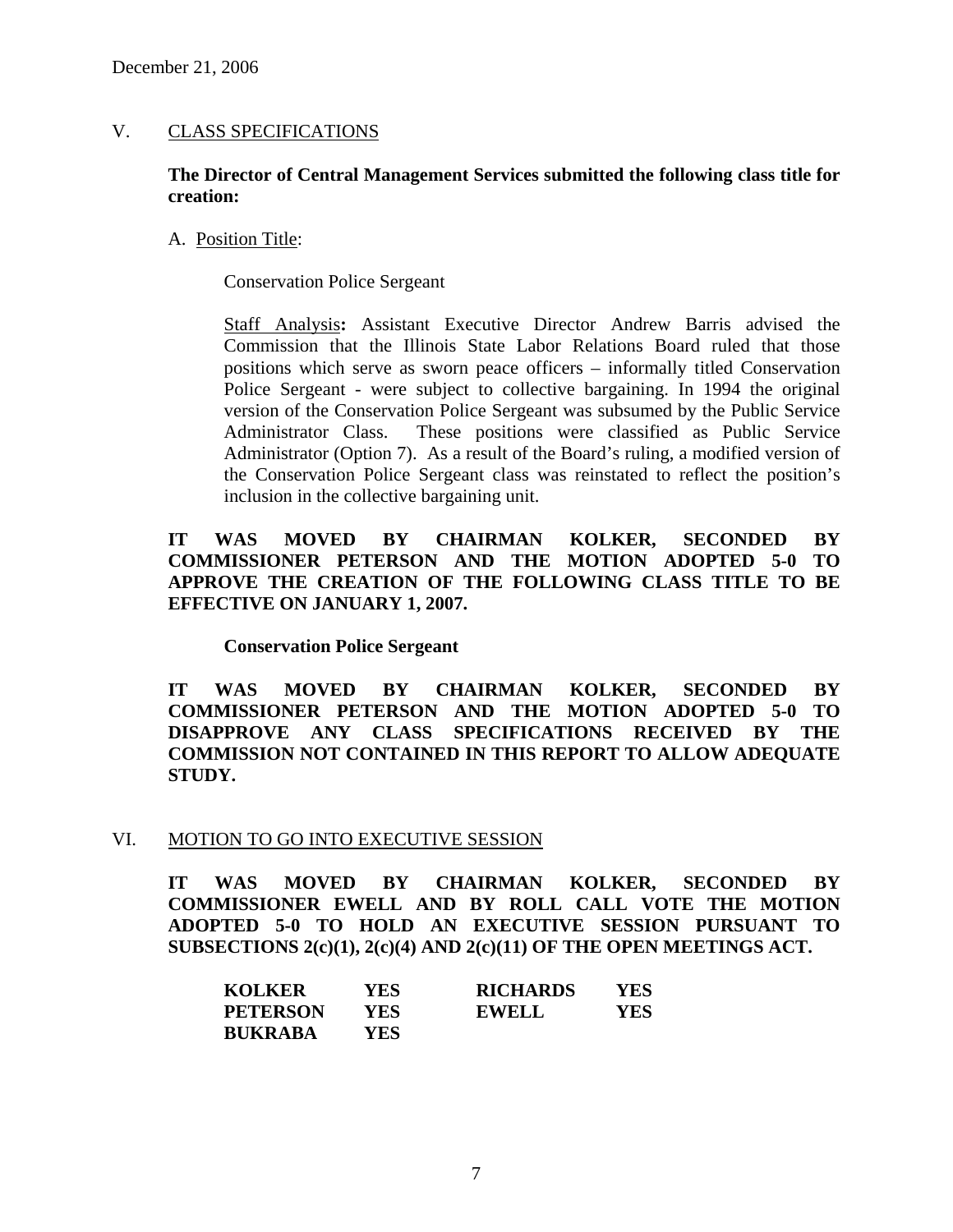## VII. RECONVENE MEETING

Upon due and proper notice the regular meeting of the Illinois Civil Service Commission was reconvened at 160 North LaSalle Street, Suite S-901, Chicago, Illinois at 10:05 a.m.

#### PRESENT

Chris Kolker, Chairman (via telephone); George E. Richards, Raymond W. Ewell, Barbara J. Peterson, and Betty A. Bukraba (via telephone), Commissioners; Daniel Stralka, Executive Director; and Andrew Barris of the Commission staff.

## VIII. NON-MERIT APPOINTMENT REPORT

The Personnel Code permits non-merit appointments for a limited period of time, i.e., emergency appointments shall not exceed 60 days and shall not be renewed, and positions shall not be filled on a temporary or provisional basis for more than six months out of any twelve-month period. Consecutive non-merit appointments are not violative of the Code, however, they do present a possible evasion of merit principles and should be monitored. Set forth below is the number of consecutive non-merit appointments made by each department. These statistics are from the Department of Central Management Services' Consecutive Non-Merit Report.

| Agency                                 | 10/31/06       | 11/30/06         | 11/30/05 |
|----------------------------------------|----------------|------------------|----------|
| Aging                                  | 0              | $\bf{0}$         |          |
| Agriculture                            |                | $\overline{2}$   | 3        |
| <b>Arts Council</b>                    |                | $\mathbf{1}$     |          |
| <b>Central Management Services</b>     | $\overline{2}$ | 2                | 6        |
| <b>Children and Family Services</b>    | 5              | 6                | 5        |
| Commerce and Economic Opportunity      | 0              | 0                |          |
| <b>Emergency Management Agency</b>     | 0              | 0                |          |
| <b>Environmental Protection Agency</b> | 0              | $\boldsymbol{0}$ |          |
| Financial and Professional Regulation  | 0              | $\boldsymbol{0}$ |          |
| <b>Healthcare and Family Services</b>  | 8              | 7                |          |
| <b>Historic Preservation</b>           |                | 0                |          |
| Human Rights Department                | 0              | $\boldsymbol{0}$ |          |
| <b>Human Services</b>                  | 0              | 3                |          |
| <b>Natural Resources</b>               | 17             | 17               | 25       |
| <b>State Fire Marshal</b>              | $\theta$       | 1                | 0        |
| <b>State Retirement Systems</b>        |                |                  |          |
| Transportation                         | 41             | 7                |          |
| Veterans' Affairs                      | $\Omega$       | $\bf{0}$         |          |
| <b>Totals</b>                          | 79             | 47               |          |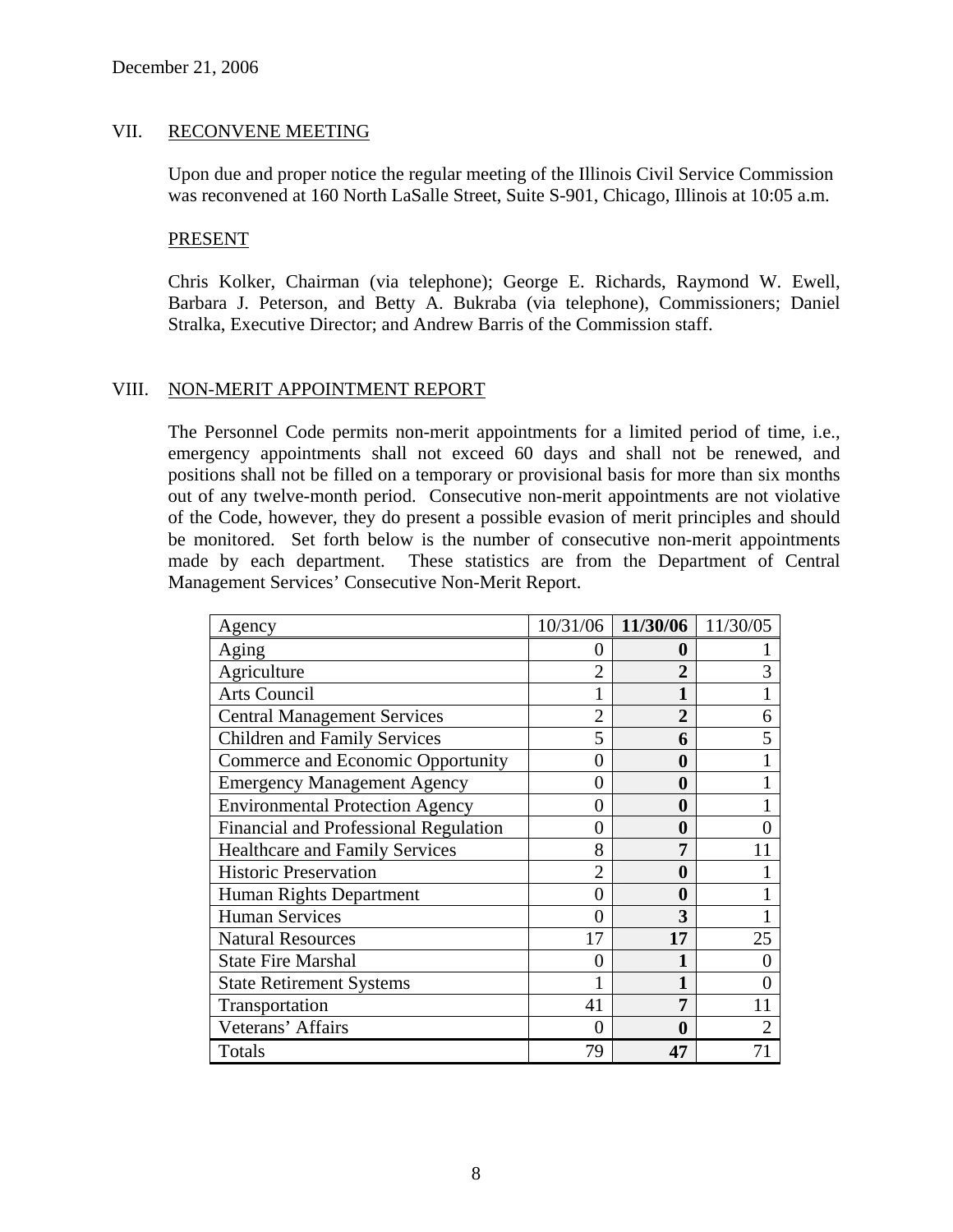## IX. PUBLICLY ANNOUNCED DECISIONS RESULTING FROM APPEAL

# • **DISCHARGE APPEAL**

#### **DA-45-06**

| Employee  | Joseph Irwin          | <b>Appeal Date</b>      | 05/11/06                                     |
|-----------|-----------------------|-------------------------|----------------------------------------------|
| Agency    | DHS                   | <b>Decision Date</b>    | 12/08/06                                     |
| Type      | Discharge             | ALJ                     | Daniel Stralka                               |
| Change(s) | Unauthorized absences | Recommended<br>Decision | Charges are proven and<br>warrant discharge. |

**IT WAS MOVED BY COMMISSIONER RICHARDS, SECONDED BY CHAIRMAN KOLKER AND BY ROLL CALL VOTE OF 5-0 THE MOTION ADOPTED TO AFFIRM AND ADOPT THE ADMINISTRATIVE LAW JUDGE'S RECOMMENDED DECISION THAT THE WRITTEN CHARGES ARE PROVEN AND DO WARRANT DISCHARGE.** 

| <b>KOLKER</b>   | YES | <b>RICHARDS</b> | YES |
|-----------------|-----|-----------------|-----|
| <b>PETERSON</b> | YES | EWELL           | YES |
| <b>BUKRABA</b>  | YES |                 |     |

• **DISCHARGE APPEAL**

**DA-54-06**

| Employee  | Freddie Higgins               | <b>Appeal Date</b>   | 06/20/06               |
|-----------|-------------------------------|----------------------|------------------------|
| Agency    | <b>DCFS</b>                   | <b>Decision Date</b> | 12/08/06               |
| Type      | Discharge                     | ALJ                  | <b>Andrew Barris</b>   |
| Change(s) | Falsification of information; | Recommended          | Charges are partially  |
|           | misuse of state time and      | Decision             | proven; unique factual |
|           | property; failure to follow a |                      | circumstances warrant  |
|           | supervisory directive         |                      | 55-day suspension.     |

**IT WAS MOVED BY COMMISSIONER PETERSON, SECONDED BY COMMISSIONER EWELL AND BY ROLL CALL VOTE OF 5-0 THE MOTION ADOPTED TO AFFIRM AND ADOPT THE ADMINISTRATIVE LAW JUDGE'S RECOMMENDED DECISION THAT THE WRITTEN CHARGES ARE PARTIALLY PROVEN BUT THE UNIQUE FACTUAL CIRCUMSTANCES SURROUNDING THE DISCHARGE DO NOT RISE TO THE LEVEL WHICH SOUND PUBLIC OPINION RECOGNIZES AS GOOD CAUSE FOR THE EMPLOYEE TO NO LONGER HOLD THE POSITION.**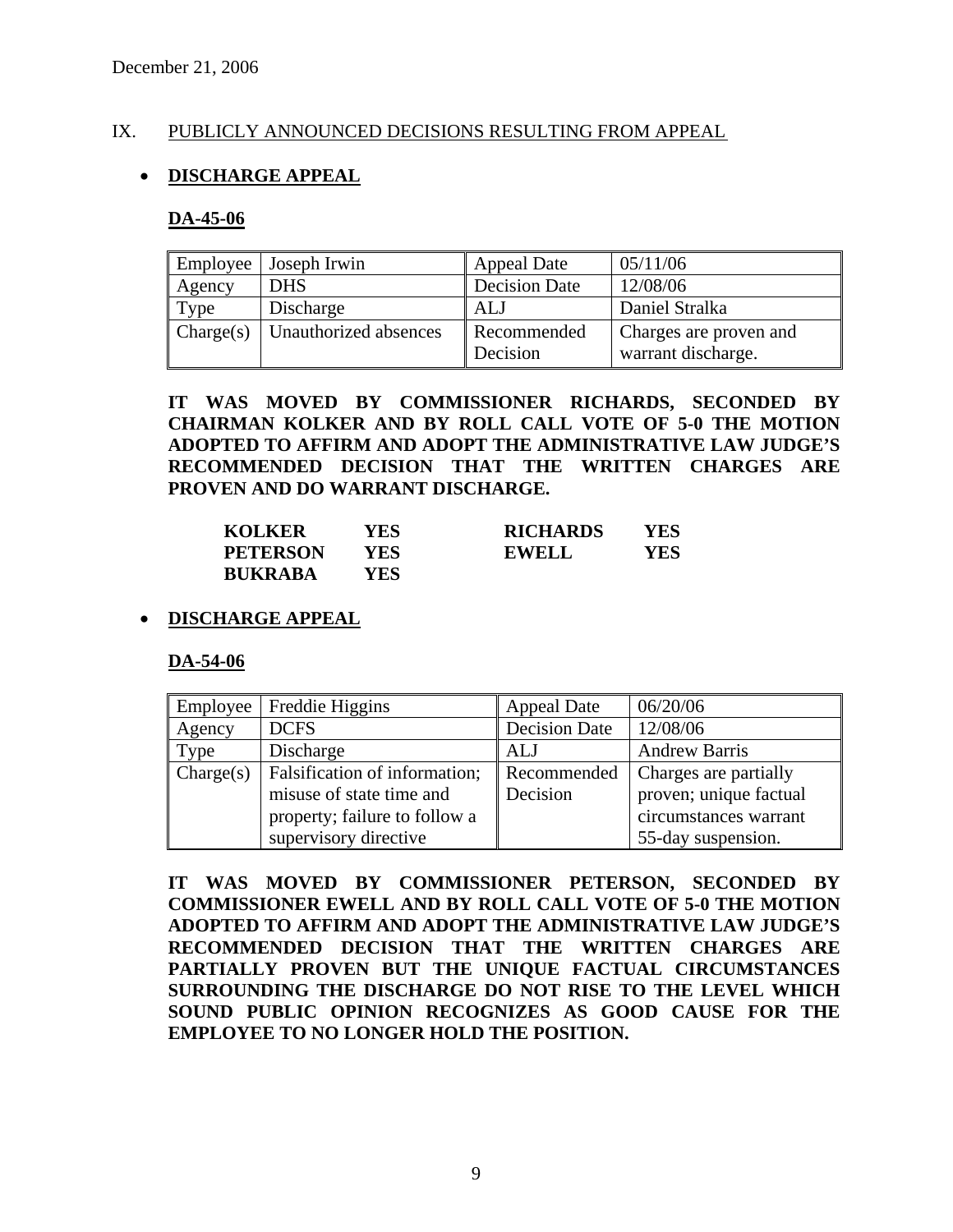**GIVEN THE RESPONDENT'S PRIOR DISCIPLINE AND A CONSISTENT APPLICATION OF THE PRINCIPLES OF PROGRESSIVE DISCIPLINE, SAID PROVEN CHARGES WARRANT A 60-DAY SUSPENSION IN LIEU OF DISCHARGE.** 

| <b>KOLKER</b>   | YES | <b>RICHARDS</b> | YES |
|-----------------|-----|-----------------|-----|
| <b>PETERSON</b> | YES | EWELL           | YES |
| <b>BUKRABA</b>  | YES |                 |     |

## X. APPEALS TERMINATED WITHOUT DECISION ON THE MERITS

## • **WITHDRAWN**

#### **S-11-07**

| Employee  | Kirstin Henderson                    | <b>Appeal Date</b>   | 11/08/06                     |
|-----------|--------------------------------------|----------------------|------------------------------|
| Agency    | <b>CMS</b>                           | <b>Decision Date</b> | 12/01/06                     |
| Type      | Suspension (of less<br>than 30 days) | ALJ                  | <b>Andrew Barris</b>         |
| Change(s) | Unauthorized                         | Recommended          | Withdrawn; dismissed subject |
|           | absences                             | Decision             | to Commission approval.      |

**IT WAS MOVED BY COMMISSIONER PETERSON, SECONDED BY CHAIRMAN KOLKER, AND BY ROLL CALL VOTE OF 5-0 THE MOTION ADOPTED TO APPROVE AND ADOPT THE DISMISSAL OF THE APPEAL.** 

| <b>KOLKER</b>   | YES | <b>RICHARDS</b> | YES |
|-----------------|-----|-----------------|-----|
| <b>PETERSON</b> | YES | <b>EWELL</b>    | YES |
| <b>BUKRABA</b>  | YES |                 |     |

#### XI. STAFF REPORT

Executive Director Daniel Stralka reported that:

- The SECA campaign ended November 9, 2006 and the Civil Service Commission had 100% employee participation. A record total of \$864 which included several one-time gifts from the Commissioners was collected. Beckie Daniken, as our contact person, extended her thanks to all who contributed.
- The Commission's fiscal year 2007 supplemental budget request has yet to be introduced in the Veto Session.